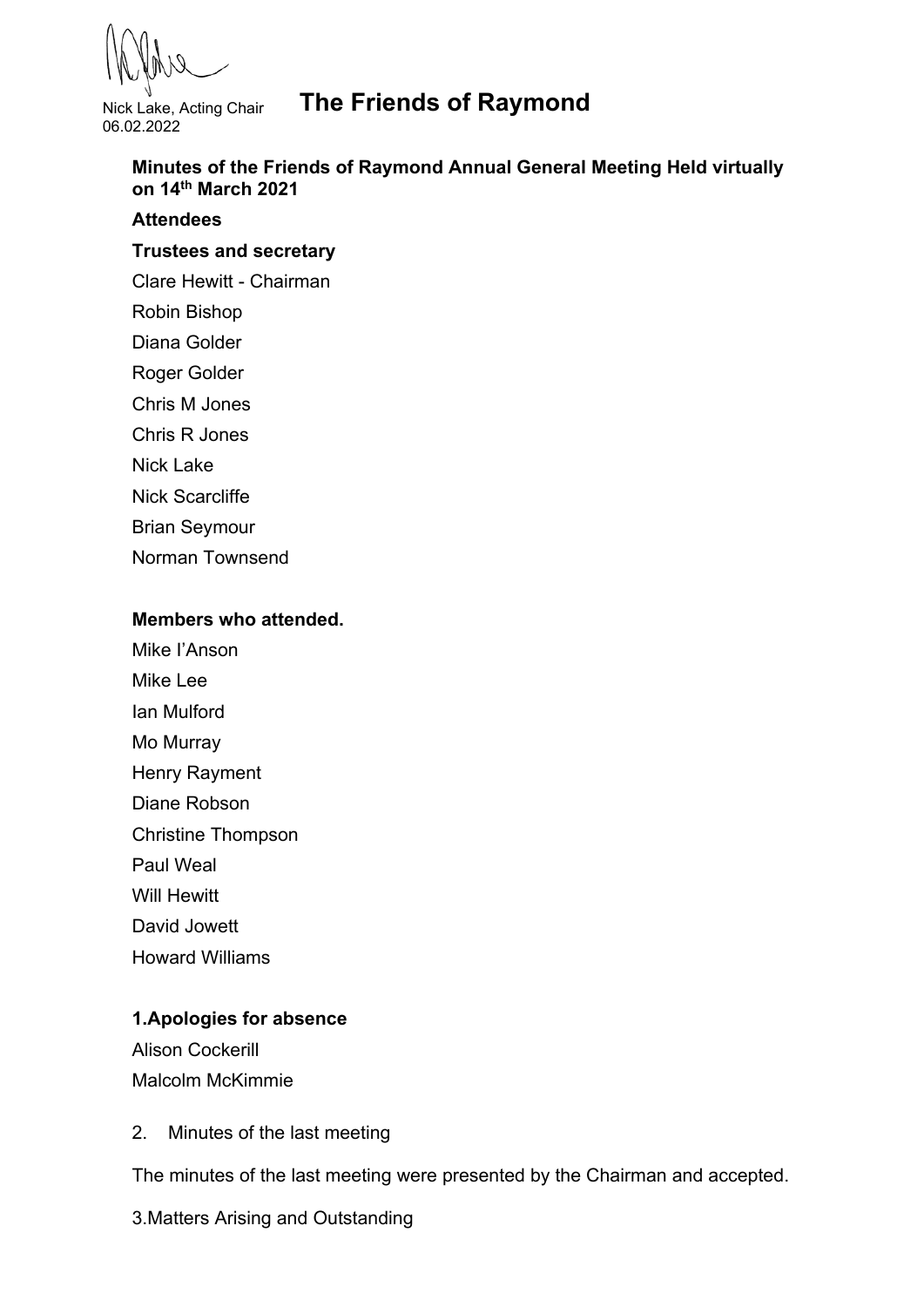There were no matters outstanding and due to the virtual meeting format any matters raised it was agreed would be discussed at the next Trustees meeting.

4. Chairman's Report

The Chairman presented her report for 2020 and outlined the extraordinary experience of the Charity since March 2020 when the pandemic commenced as detailed in **appendix 1.** The Charity had effectively been in suspended animation for 12 months though income had been sustained through loaning of the motor boat to Narrowboat Trust for the coal runs, fund raising by NT & KW and a donation from our Patron.

CH thanked all the Trustees and members for their continued support during 2020 during this time of significant uncertainty for the Charity.

5. Election / Re-election of Chairman

NL proposed CH to be elected as the Chairman for the coming year 2021-22. Seconded by CRJ. The proposal was agreed unanimously.

6. Treasurer's Report and 2020 Accounts

NL presented the report ( enclosed as **appendix 2).** The following items were noted:-

- a. The Chair and Trustees had seen sight of the accounts and agreed unanimously to accept them as a true and accurate record.
- b. The unaudited reports has been signed as a true record by the Chairman.
- c. Income had reduced by only £1500 during the year and expenditure reduced by £2,900 from £8,000.
- d. The surplus for the year was £2,814 and balance £6.022.
- e. Donations in the year were £1,217 from NBT, £1000 from our Patron and£572 in income from fundraising by NT/KW.
- 7. Sales and Marketing Report

BS reported that sales had been severely impacted by the pandemic and lockdown. 2020 sales income was only 10% of the previous year and was mainly down to shows led by NT/KW who were thanked for their efforts. Two IWA talks had also been undertaken that produced a small amount of sales.

It was noted that a large amount of stock was being held and would require assistance to by members to purchase and use before the expiry date.

8. Membership Report

NL outlined the membership report for the year and noted little change in overall numbers of members despite the suspension in activities. The appeal to members to assist with providing additional funds had been well received and provided much needed funds. New members were noted particularly those associated with NBT.